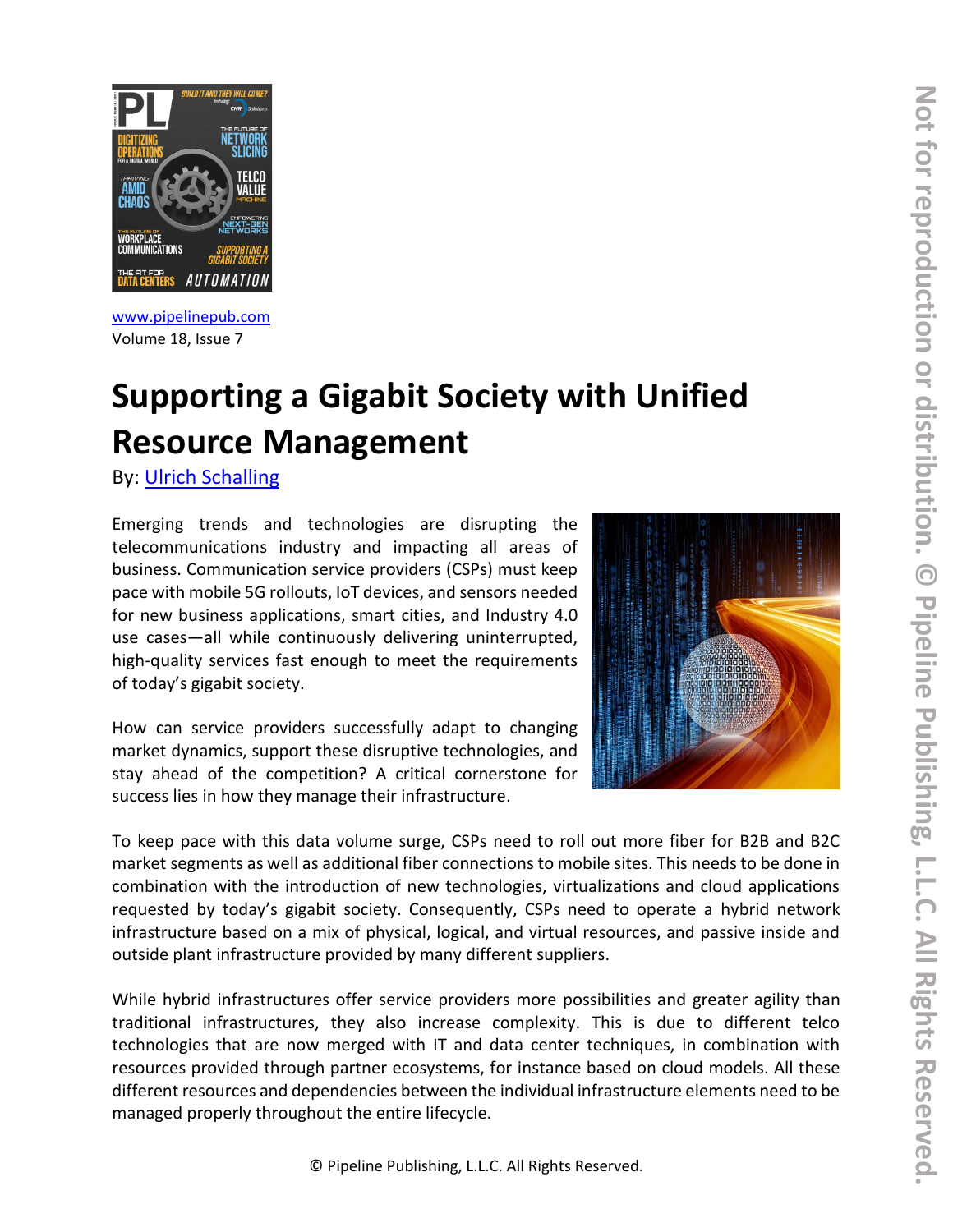The three most common challenges that arise when managing hybrid infrastructures are outdated inventory management systems, poor data quality, and a lack of visibility throughout the network.

## **Outdated inventory tools**

Many of the infrastructure documentation and resource inventory systems in use today are based on legacy database implementations, spreadsheets, and operations dashboards that can only answer questions about the individual infrastructure domains for which they were originally designed. These tools simply do not have the capabilities to deliver a transparent and holistic view of the entire infrastructure, which is precisely what is required to manage a modern hybrid digital infrastructure. Legacy inventory and resource management tools typically fail because they are not able to provide the required level of flexibility and configurability to support the introduction of new technologies such as 5G or IoT, or the use of new virtualized or cloud-based resources and IT techniques. A new resource management solution for hybrid infrastructure management is needed to support today's requirements.

# **Poor data quality**

CSPs typically use a range of vendor and technology specific management systems to operate their multi-vendor, multi-technology network infrastructure. When several database tools and spreadsheets are used for inventory management, there is usually no data reconciliation between the network and the different management systems. Although inventory synchronization has been under discussion for decades, most inventory systems today are still not synchronized with the network, or are only partially so, which leads to inconsistent information and poor data quality. This in turn creates delays, errors, costly reworking, and ultimately, profit loss.

# **Lack of visibility**

It's difficult to determine which services will be impacted by changes made within the network without full transparency across all passive cable and active network hierarchies and dependencies. CSPs usually still have separate inventories of active network and passive cable infrastructure for historical reasons, but for the required orchestration and automation of today's use cases, operational needs and design, planning, rollout or network transformation requirements, these siloed inventory approaches are no longer viable.

Without accurate as-is documentation, extensions cannot be planned properly, which can lead to errors and manual reworks. The same applies in case of failures or outages in the network. Without full transparency across all hierarchies and dependencies, it is not possible to determine immediately the impacted services and customers. Therefore, implementing a new inventory management system is necessary, one that can consolidate the different legacy tools into one hybrid infrastructure data model and provide a holistic, end-to-end view across all dependencies.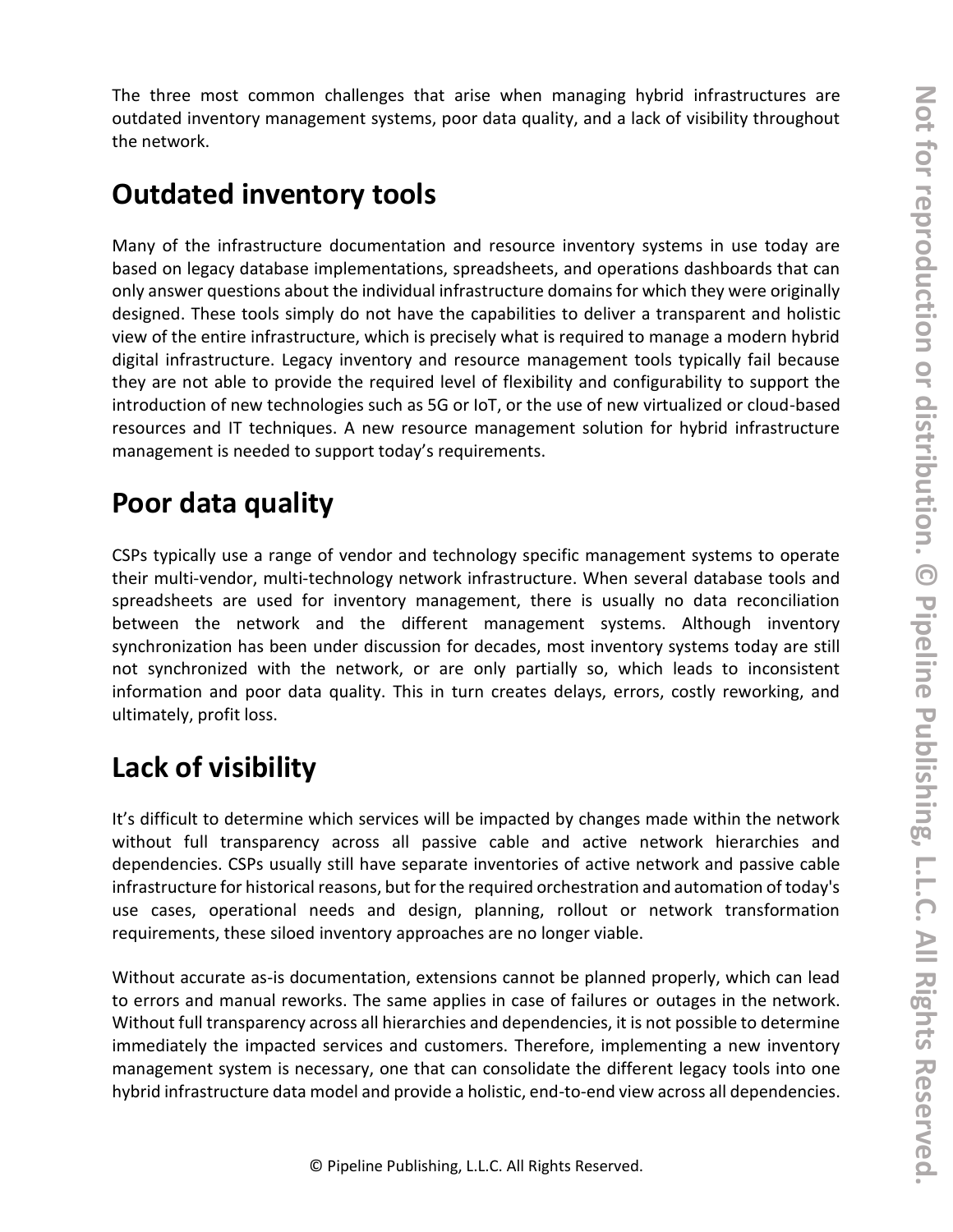# **Choosing the right infrastructure management solution**

To overcome these challenges and successfully meet the changing requirements of the digital world, CSPs must utilize a comprehensive database of all assets, resources, connections, and dependencies to feed their planning, operations, and service assurance and fulfillment processes.

A unified resource management solution across the hybrid infrastructure network will provide greater visibility into digital infrastructure, eliminate data silos, and improve data quality throughout the organization. Ideally, CSPs should look for a management solution with an open architecture and standard interfaces to expose data to other systems. The following features and capabilities are key success factors to look for.

#### *Real-time inventory*

An accurate and up-to-date inventory of all physical, logical, and virtual network and service resources will improve the utilization of all network resources and enable CSPs to make confident decisions about how to plan, build, deploy and manage the business. High-performance data reconciliation and delta calculation mechanisms are required to synchronize with the network to keep data accurate.

#### *Process integration*

As-is documentation of network resources and the planning of changes, transformations, and rollouts must be closely linked and integrated. This requires that planning data is always based on as-is data and that workflow integration manages the relevant processes and ensures that status changes in the planning process are directly reflected in the as-is documentation for the next planning iteration.

#### *Geographical mapping*

GIS capabilities can improve operational efficiency and add location intelligence to the different use cases.

#### *Data sharing*

A unified resource management solution must provide this data to all other relevant IT and OSS systems, which need specific parts for the different operational use cases. Therefore the solution should feature an open architecture, with standard interfaces to expose data to other systems, and be adaptable to fit unique scenarios and environments.

#### *Comprehensive reporting*

Real-time reporting and dashboarding are needed to ensure all legal and compliance regulations are met, to support capacity management use cases, and to provide comprehensive reporting for all relevant fulfillment and assurance use cases.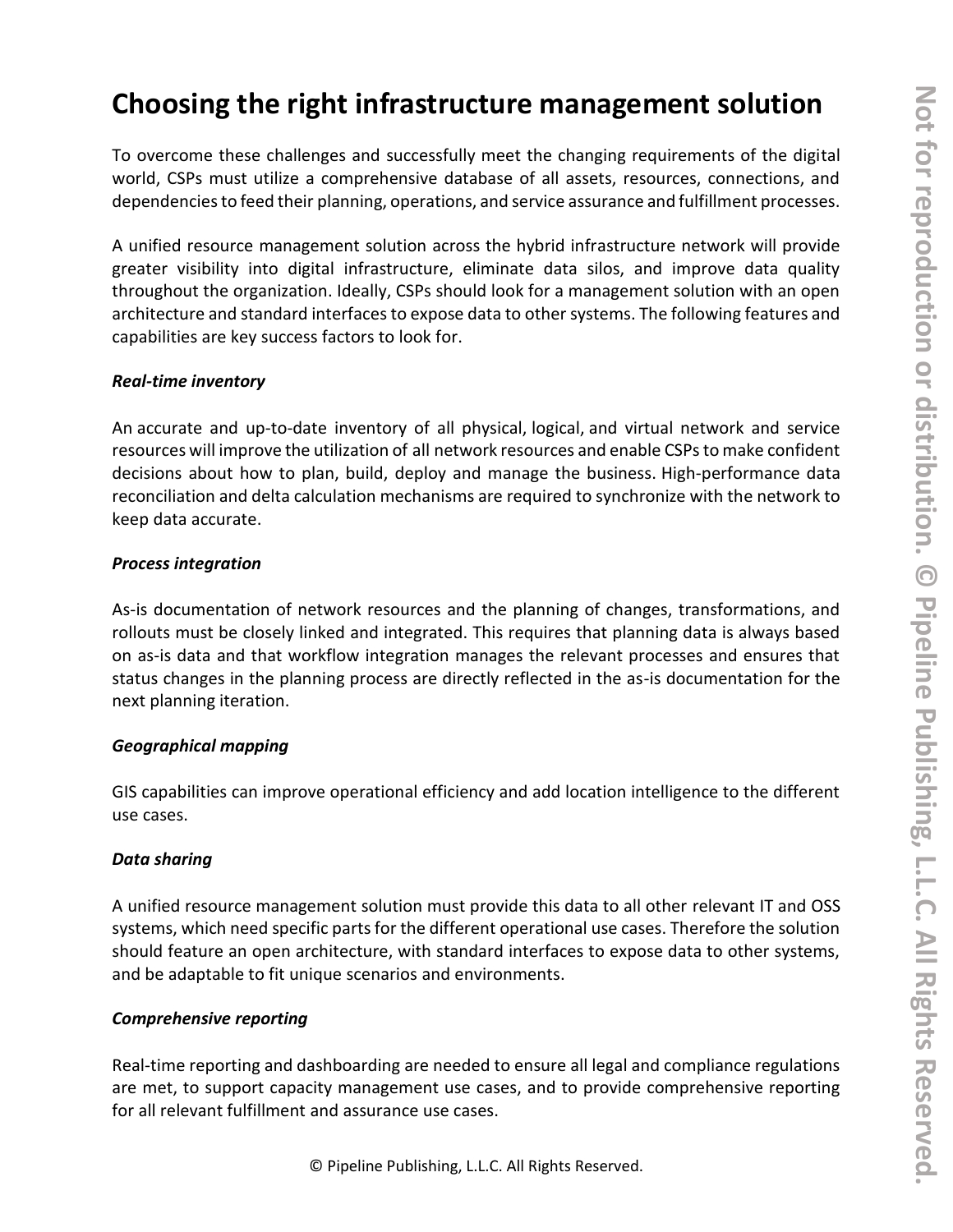As communication service providers upgrade and transform networks, roll out new technologies such as 5G, and lay new fiber to keep pace with digital transformation, full transparency into all network resources with all the dependencies across all hierarchies is business critical. A fully integrated GIS tool can provide the expanded functionality CSPs need. The combination of location intelligence with network infrastructure details will enable smarter decisions about network capacity and resiliency, improve network design and planning, and support many other use cases to ensure that networks are optimized to handle the demands of the digital world.

To significantly minimize errors and manual reworks, it's important to use accurate as-is documentation to automate processes such as design, planning, and rollout phases.This entails creating work orders based on planning protocols, assigning work orders to field service teams or partners, tracking execution, and receiving documentation updates. Automating connectivity management by setting up auto-routing on physical and logical layers, including validation rules provided by the system, will also make a significant contribution to this.

To optimize service assurance and reduce mean time to repair (MTTR), immediate impact analysis is crucial to provide all necessary information about the services and customers affected by a technical failure or service interruption. The vendor-agnostic data model spanning all passive and active physical, logical and virtual resources across all technologies is a mandatory prerequisite for this. End-to-end signal tracing, visual analytics, and flexible integrations with other systems are also important characteristics of a future-proof solution.

### **Steps to successfully execute your digital strategy**

#### *Create a digital twin of the network*

To facilitate network transformations, IoT deployments and 5G rollouts or to automate any operational use cases, the entire network—or even parts of it such as sites, towers, POPs, network elements, physical and logical connections and services, virtualized resources, and configuration parameters—can be replicated as a digital twin to address the increased complexity that these changes will bring. As a closed loop principle is integral for high data consistency and optimized operational processes, changes to the network can be planned first with the digital twin, then executed in the network, and finally verified against the digital twin through data reconciliation.

Streamlining operations, service assurance, design, planning, capacity management, orchestration, and service fulfillment can also be difficult due to the disparate nature of a hybrid network infrastructure. A digital twin can assist in all these areas by providing complex coordination and tracking. In particular, it can replicate and visualize the hybrid network infrastructure as a geo-referenced or schematic representation that shows all relevant infrastructure and resource details about used and available capacities, as well as dependencies and relationships between the resources across the technologies and vendors.